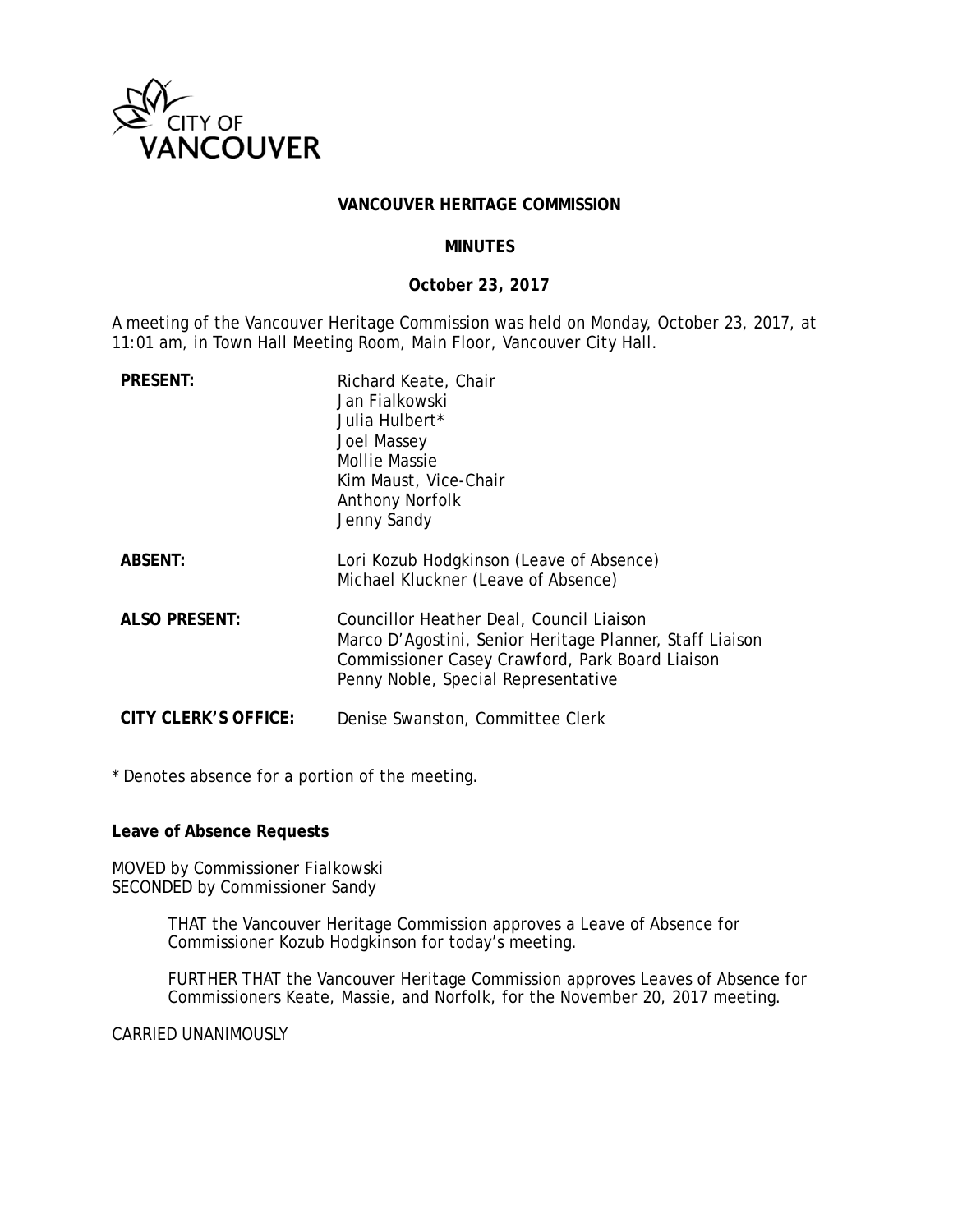# **Approval of Minutes**

MOVED by Commissioner Norfolk SECONDED by Commissioner Fialkowski

> THAT the Vancouver Heritage Commission approve the Minutes from the meeting held October 2, 2017.

CARRIED UNANIMOUSLY

# **1. Business Arising from the Minutes**

None.

- **2. Conservation Review**
- **(a) 33 W. Cordova Street Stanley Hotel VHR "B", M and New Fountain Hotel VHR "B", M DE419722**

Zlatan Jankovic, Heritage Planner, provided an update on the history of the project, reviewing comments previously received from the Commission, and steps taken to incorporate feedback received from this Commission and other groups since last presenting in 2016. Staff and the applicant team responded to questions and comments from the Commission.

MOVED by Commissioner Maust SECONDED by Commissioner Sandy

# WHEREAS

- 1. The Vancouver Heritage Commission regrets the loss of two heritage structures in Gastown and maintains their reservation for permitting projects to exceed neighbourhood height guidelines for Gastown;
- 2. The Vancouver Heritage Commission recognizes that this project meets key objectives within the Gastown policy to provide important forms of housing (e.g. Single room occupancy and rental units).

THEREFORE BE IT RESOLVED THAT the Vancouver Heritage Commission offers its circumspect support for the revised development application for 33 West Cordova Street, the Stanley Hotel and New Fountain Hotel, noting the following:

- the application has been significantly reduced in massing and is now more in keeping with Gastown;
- the building design has been improved to integrate the floor to floor heights of the heritage building; and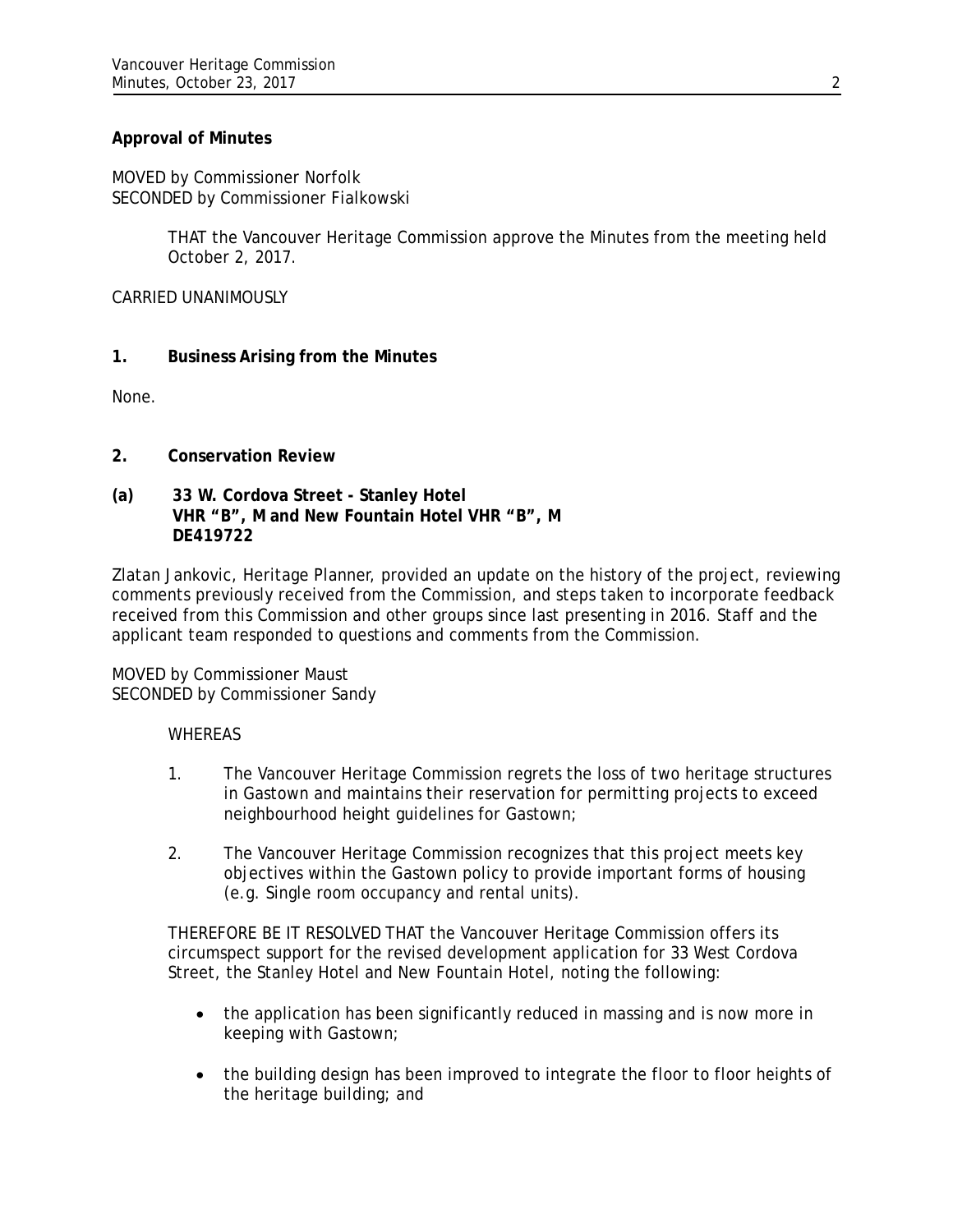the commercial storefront design has been improved through restoration of its original rhythm, and through the use of steel metal frames to better fit the aesthetic of more traditional commercial units in the neighbourhood.

FURTHER THAT the Vancouver Heritage Commission asks that further design consideration be given to meeting the Gastown guideline setbacks, and to the heritage character of the storefront design, through the use of traditional materials and character defining elements of the front façades.

FURTHER THAT, the Vancouver Heritage Commission asks that all opportunities to preserve the rear heritage façades be thoroughly exhausted.

Carried (Commissioners Massey, Massie, and Norfolk opposed)

*\* \* \* \* \** 

*The Commission recessed from 12:27 to 12: 38 pm.* 

*\* \* \* \* \** 

# **(b) Blood Alley Square and Trounce Alley Redesign Update**

Staff and the consultant design team reviewed the application and responded to questions and comments from the Commission.

MOVED by Commissioner Sandy SECONDED by Commissioner Norfolk

> THAT the Vancouver Heritage Commission accepts and thanks staff and the design team for the interim report concerning Blood Alley Square and Trounce Alley, noting the following advice from the Commission:

- the Commission appreciates the efforts being made to balance safety with inclusiveness, (e.g. steps that are comfortable);
- consideration be given to protecting the tree trunks from animals;
- consideration be given to incorporating wrought iron metal rails; and
- that consideration be given to preserving the patina feel of the plaza.

CARRIED UNANIMOUSLY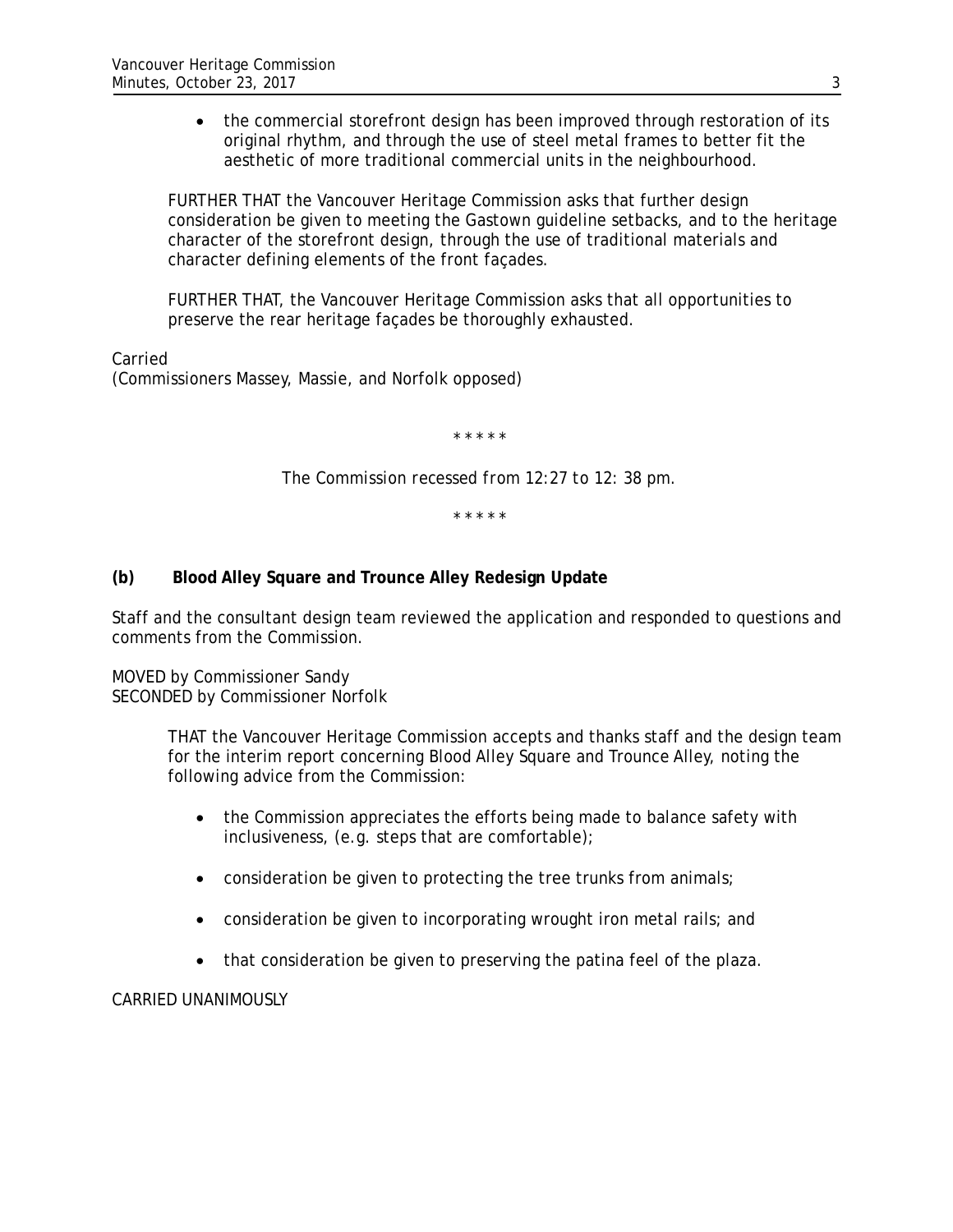### **(c) 2425 West 5th Avenue – Tunstall House VHR 'C' (proposed) DP-2017-00502**

Hugh McLean, Heritage Planning Analyst, along with the applicant, reviewed the application and responded to questions and comments from the Commission.

### MOVED by Commissioner Keate SECONDED by Commissioner Norfolk

THAT the Vancouver Heritage Commission supports the development application to add an infill building to 2425 West 5th Avenue, the Tunstall House Property, noting the following:

- The Commission understands that the Tunstall House will be registered and designated as a condition of approval.
- The Commission requests that a conservation plan which ensures the preservation of the character defining elements of the Tunstall House be required by staff as a conditional of approval.
- That staff ensure any window replacements be wood and not vinyl.

CARRIED UNANIMOUSLY (Commissioner Hulbert absent for vote)

# **3. Heritage Action Plan Update**

Staff provided a brief update on the Vancouver Thematic Framework, Heritage Register Systems Plan, and Heritage Strategy.

# **4. New Business**

# **(a) 2018 Meeting Schedule**

MOVED by Commissioner Fialkowski SECONDED by Commissioner Sandy

> THAT the Vancouver Heritage Commission approve the proposed 2018 Vancouver Heritage Commission's meeting schedule, as circulated.

CARRIED UNANIMOUSLY (Commissioner Hulbert absent for vote)